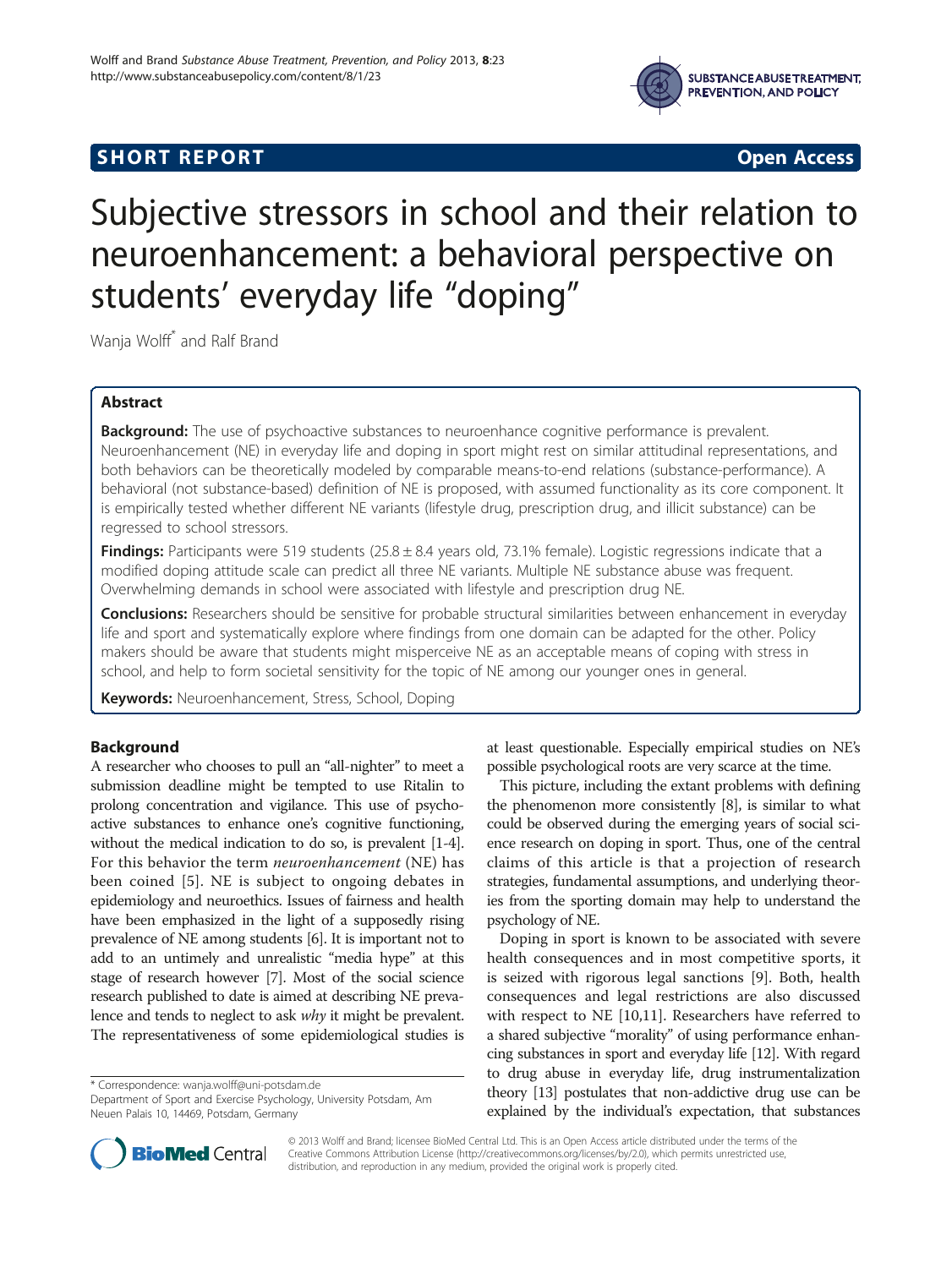will facilitate performance in previously learned behaviors [[14,15\]](#page-5-0). Similar arguments have been introduced to the doping literature [\[16](#page-5-0)]. With regard to both domains, taking goal system theory [[17](#page-5-0)] as an exemplary theoretical framework, the use of a performance enhancing substance represents a functional means to achieve a highly valued end. In the sporting domain, erythropoietin (EPO) is employed for improving one's athletic endurance, making winning more probable. In the NE domain, methylphenidate (e.g., in Ritalin) can be used as a means to prolong concentration during learning sessions [[13](#page-5-0)], thus facilitating the end of academic success. It is a worthwhile hypothesis that basic psychological representations of these two behaviors are therefore similar.

Attitudes are defined as the individual's subjective evaluation of a person or object, and represent such a basic psychological representation [[18\]](#page-5-0). Attitudes have been shown to be amongst the strongest predictors for doping [[19\]](#page-5-0), and doping specific attitude scales have been shown to predict doping intentions and behavior [[20\]](#page-5-0). Attitudes are a promising target construct for NE researchers not only because they can predict behavior; but also because they might form before this behavior occurs. It is true that attitudes may also result from previous behavioral choices [\[21\]](#page-5-0). However, to prevent a behavior from occurring, changing peoples' attitudes has been shown to be one of the superordinate goals of preventative interventions in the doping domain [\[22](#page-5-0)]. Our proposition is to measure NE attitudes with an adapted version (domain specific enhancement scale) of an internationally validated doping attitude scale therefore.

Another parallel between NE and doping in sport might be seen in the use of performance enhancing substances in order to cope with stress and anxiety. With regard to doping in sport, authors have proposed that athletes are more likely to use illicit substances if demands are high and they appraise their own resources as insufficient to cope with these demands [[16](#page-5-0)]. Alcohol is one substance, which is employed by students to reduce experienced pressure to perform [\[23\]](#page-5-0). More recent exploratory studies have also found correlations between global psychological distress in college students and NE [[24](#page-5-0)]. One study even concludes that "some students take drugs to manage the current vast study demands ([\[2\]](#page-4-0); p. 268)". This study did not include measures to explicitly assess these demands however. It is a worthwhile hypothesis that diverse NE substances may be employed as coping means.

With respect to which substances might be regarded as being suitable as coping means, we argue for a *behavioral* definition of NE. From this viewpoint, NE aims at the enhancement or rebuilding of cognitive performance (means-to-end relation), thus representing one of the nine instrumentalization goals [\[13,15](#page-5-0)] attributed to systematic non-addictive drug use (the others are: improved social interaction, facilitated sexual behavior, facilitated recovery from and coping with psychological stress, euphoria and hedonia, improved physical appearance and attractiveness, self-medication for mental problems, sensory curiosity and facilitating spiritual and religious activities). This behavioral viewpoint neither implies that the substance is a prescription drug or not (for problems with the substance-based definition of doping in sport see [[25](#page-5-0)]), nor that it is effective (for the often overestimated expectations regarding typical NE substances see [[26\]](#page-5-0)), nor that it could not be used for resolving other annoying states (e.g., indulgence or boredom). Our behavioral viewpoint thus includes the first claim made by drug instrumentalization theory (substances are used as instruments) but does not necessarily imply the second one (substances increase performance through changes in mental states). The assumed functionality of the behavior is its key definitional aspect: If a person consumes a substance with the goal to improve cognitive performance, and if he or she assumes (subjectively expects) that this substance is able to improve his or her cognitive performance, this person is neuroenhancing. For example, caffeinated drinks ("energy drinks") are consumed frequently among younger people [\[27,28](#page-5-0)]. If such drinks are explicitly consumed to enhance cognitive performance they are means to an end; and therefore qualify as neuroenhancers. Epidemiological evidence on the use of such lifestyle neuroenhancers is widely lacking (for one exception see [\[29](#page-5-0)]).

While we focus on the assumed functionality of NE, it has to be noted that the actual effects of enhancing substances vary greatly between individuals [\[30\]](#page-5-0). Enhancers have shown to be more effective in novel situations [[31](#page-5-0)] and for participants with poor memory capacity [[32](#page-5-0)] for example.

With regard to substances we propose three NE variants: lifestyle drug NE (e.g., high dosed caffeinated drinks), prescription drug NE (e.g., Methylphenidate) and illicit substance NE (e.g., Cocaine). For lifestyle drug NE, substances like coffee or caffeinated drinks, lifetime prevalence in students has been reported to be 53.2% and 39% respectively [\[29](#page-5-0)]. Lifetime prevalence of prescription drug and illicit substance NE among US American students (University and College) have been found to range between 7 and 9% [\[6,33,34](#page-5-0)]. One recent study, which has employed a randomized response technique in order to better account for social sensitivity of the issue, suggests the one-year prevalence for prescription and illicit drug NE among German students to be as high as 20% [[4\]](#page-4-0).

The advantage of distinguishing between these three NE variants is (at least) twofold. Firstly it allows for a much more faceted view of the phenomenon, and its behavioral basis respectively. Secondly, it allows for describing multiple NE substance abuse. This is relevant, as lifestyle drug NE may pave the road for later prescription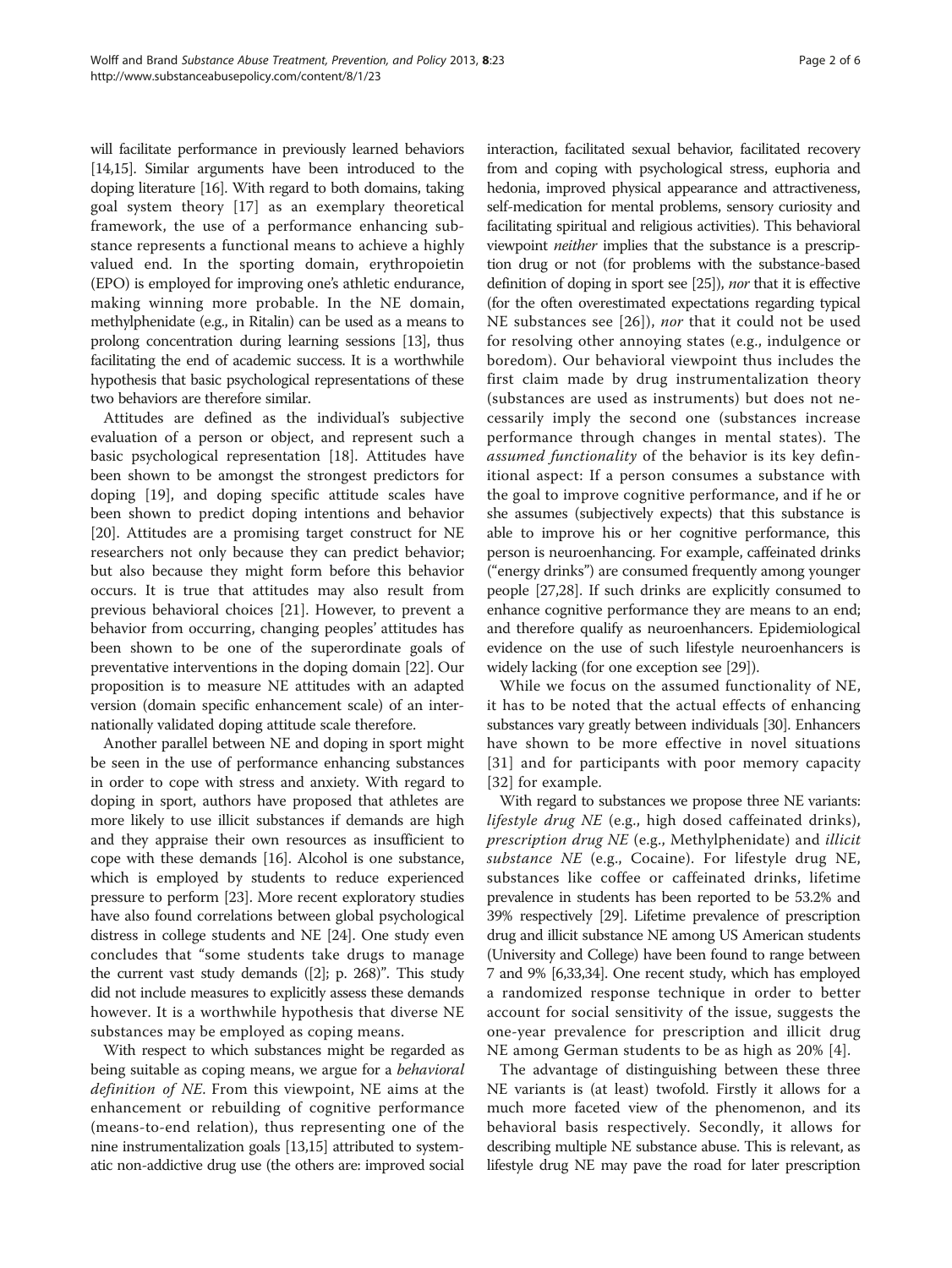drug or illicit substance NE (similar to the behavioral gateway hypothesis in the doping in sport literature, [\[35](#page-5-0)]). A few studies in the doping domain have already investigated the (mental) relation of doping and recreational drugs [[36](#page-5-0)-[38\]](#page-5-0) or nutritional supplements [\[38](#page-5-0)]. The extant literature on NE has not drawn on this possible link as yet.

Based on these assumptions our empirical hypotheses are as follows:

Hypothesis 1 (multiple NE substance abuse): Use of lifestyle drug NE is associated with a higher probability of prescription drug and illicit substance NE.

Hypothesis 2 (domain specific enhancement attitude): Self-reported use of lifestyle, prescription drug and illicit substance NE can be predicted by a domain specific (i.e., NE) variant of a doping attitude scale.

Hypothesis 3 (NE and stress in school): Pressure to perform, test anxiety and overwhelming demands can be used to incrementally (over and above the effects of age and gender; see below) predict the three NE variants.

## Methods

#### Setting, sample and procedure

The study was conducted in a vocational school in Germany (students must be graduated from secondary school, therefore having at least ten years of prior education, if they choose to enroll in a vocational school) Participants were 519 students (73.1% female), representing a self-selected sample (61.1%) from this school's 850 students. Mean sample age was  $25.8 \pm 8.4$  years. Participants filled out a paper and pencil questionnaire anonymously during class. All participants gave full informed consent prior to the measurement. Ethical approval for the study was granted by the University of Potsdam.

#### Measures

Participants were asked whether or not they have ever used an NE substance ("Have you ever used a substance with the goal to increase your cognitive performance") on separate questionnaire pages for lifestyle, prescription drug and illicit substance NE. Emphasis was laid on the functional aspect of consumption so that participants would not report for example their morning cup of coffee. The most prevalent substances for lifestyle NE (e.g., functional use of coffee, caffeine pills, creatine, energy drinks) and prescription drug NE (e.g., methylphenidate, modafinil, beta-blocker) were listed as examples. Because of social sensitivity issues, no list was provided for illicit substance NE. Above that, participants had to indicate their frequencies of use, separately for lifestyle and prescription NE (not for illicit substance NE) on a 6-point Likert-type scale from  $0 =$  "never" to  $5 =$  "several times a day".

Pressure to perform was assessed using the revised [[39](#page-5-0)] 5-item version of the Pressure-to-Perform-Scale [[40\]](#page-5-0). Test anxiety was assessed using the [\[39\]](#page-5-0) 5-item version of the

Test Anxiety Inventory [[41](#page-5-0)]. Both instruments showed sufficient psychometric properties in previous studies. In our sample these scales reached internal consistencies (Cronbach's -α) of .76 and .87 respectively. Overwhelming demands in school was assessed with the single question "Are you overwhelmed by the demands in school". Answers had to be given on a 5-point Likert-type scale (ranging from 1, "I don't feel overwhelmed" to 5, "I do feel overwhelmed"). NE attitude was assessed using a modified 9-item version (items 1, 2, 4, 6, 7, 11, 13, 15 and 16) of the Performance Enhancement Attitude Scale [[20](#page-5-0)]. These items were adapted by replacing doping related terminology with that of neuroenhancement, and the context of sport performance to that of academic performance. This adapted scale will be labeled NEAS throughout this manuscript. Its internal consistency was  $\alpha$  = .79 in our sample. Factorial structure of the NEAS is provided as supplemental material [Additional file [1\]](#page-4-0).

#### Statistical analyses

The hypothesis on multiple NE substance abuse (H1) was tested with a  $\chi^2$ -test. To test the domain specific NE attitude (H2) and the NE and stress in school (H3) hypotheses, six stepwise multiple logistic regression analyses were conducted, with either lifestyle, prescription drug or illicit substance NE as dependent variables. For testing H2 and H3 we conducted two stepwise multiple linear regression analyses with lifestyle NE frequency being the dependent variable. Step one is to control for the variables sex and age (as these two variables are known to make a difference in NE behavior; [\[4\]](#page-4-0)). In step two either the *NE attitude* (to test the domain specific enhancement attitude hypothesis; H2), or test anxiety, pressure to perform and excessive demands is included (NE and stress in school hypothesis; H3).

## Results

Descriptive statistics as well as detailed results of all linear regression analyses are depicted in Tables [1](#page-3-0) and [2](#page-3-0).

#### Multiple NE substance abuse

For prescription drug and illicit substance NE both  $\chi^2$ -tests were significant,  $\chi^2(1) = 12.08$ ,  $p < .01$ , and  $\chi^2(1) = 17.96$ ,  $p$ < .01 respectively. Odds ratios illustrate that users of lifestyle drug NE had a higher chance of prescription drug  $(OR = 4.72, CI95 = 1.82 - 12.24)$  and illicit substance use,  $OR = 8.75$ ,  $CI95 = 2.66 - 28.73$ . These results support the multiple NE substance abuse hypothesis.

#### Domain specific enhancement attitude

The omnibus tests of model coefficients for step-one of the logistic regression models were significant for lifestyle drug  $(\chi^2(2) = 14.74, p < .01)$  and illicit substance NE,  $\chi^2(2) =$ 18.35,  $p < 0.01$ . The test for prescription drug NE was not significant,  $\chi^2(2) = 1.69$ ,  $p = .43$ . Age significantly predicted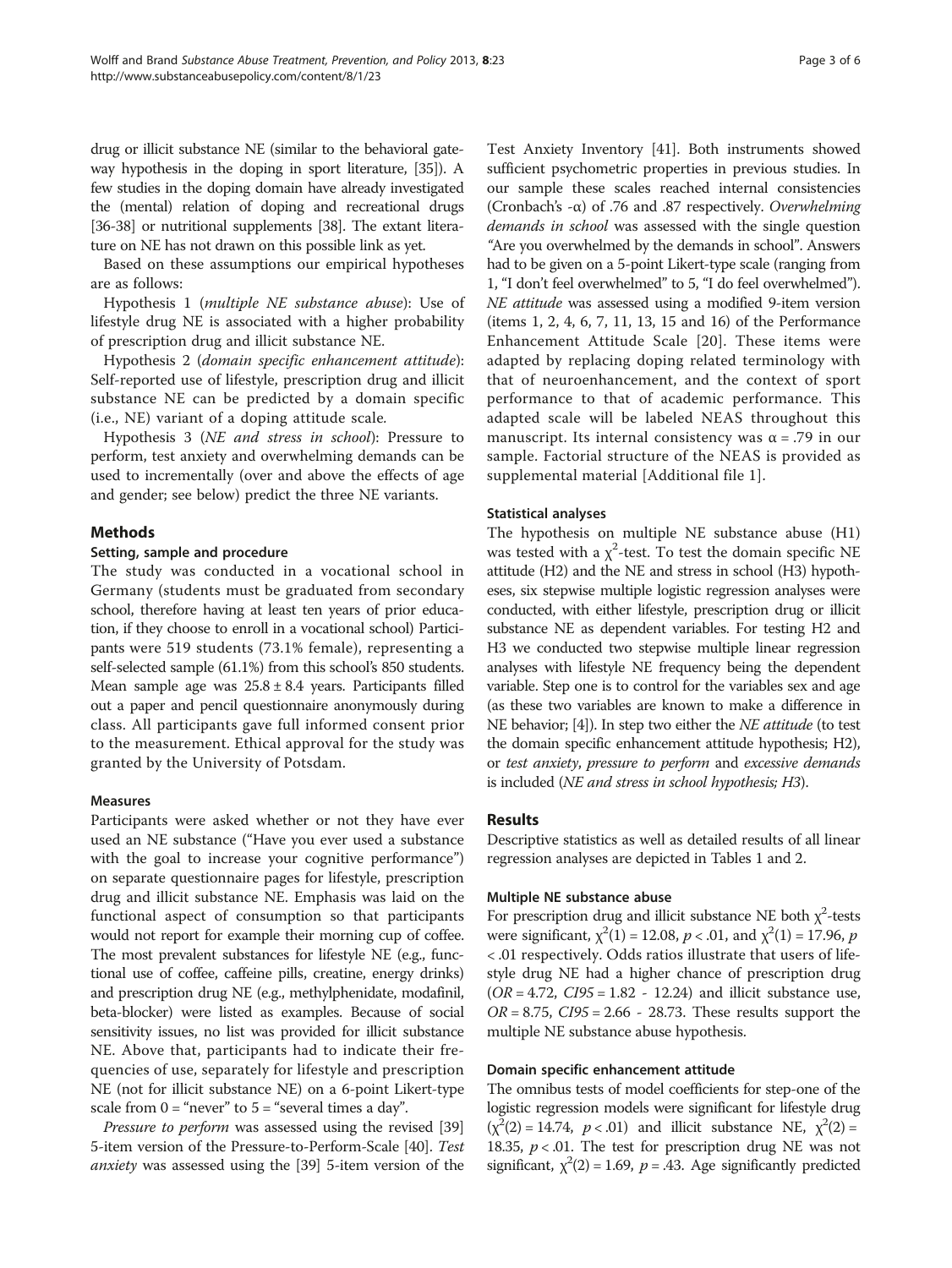|                               | М          |        | SD     |        |               |  |
|-------------------------------|------------|--------|--------|--------|---------------|--|
| <b>NFAS</b>                   | 2.80       |        | 0.86   |        |               |  |
| Pressure to Perform           | 2.91       |        | 0.77   |        |               |  |
| <b>Test Anxiety</b>           | 2.65       |        | 1.01   |        |               |  |
| Overwhelming<br>Demands       | 2.36       |        | 0.96   |        |               |  |
|                               | Prevalence |        |        |        |               |  |
|                               | Yes        |        |        | No     |               |  |
| Prescription-drug NE          | 8.00%      |        |        | 92.00% |               |  |
| Illicit-substance NF          | 8.80%      |        | 91.20% |        |               |  |
| Lifestyle-drug NE             | 62.60%     |        | 37.40% |        |               |  |
| Lifestyle-drug NE:            | monthly    | weekly | twice  | daily  | several times |  |
| Frequency of use <sup>a</sup> |            |        | a week |        | a day         |  |
|                               | 14.90%     | 10.90% | 9.70%  | 19.20% | 45.30%        |  |
|                               |            |        |        |        |               |  |

#### <span id="page-3-0"></span>Table 1 Descriptive statistics

a Percentage only from those who have admitted lifestyle-drug NE.

lifestyle drug NE (*OR* = 0.96,  $p < .01$ , *CI*95 = 0.93 - 0.98) and males were more likely to use illicit substances,  $OR = 3.98$ ,  $p < .01$ , CI95 = 2.01 - 7.77. No significant results were found for the remaining associations of age and gender with the other NE variants (all  $p's \geq .11$ ) and the frequency of lifestyle drug NE, all  $p's \ge 0.16$ . Because of a lack in statistical power (due to the few "yes"-responses obtained) frequency of use data for prescription drug NE could not be analyzed with linear regression analysis.

The omnibus tests of model coefficients for step-two of the logistic regression models were significant for lifestyle drug ( $\chi^2(1)$  = 35.68,  $p < .01$ ), prescription drug  $(\chi^2(1) = 22.71, p < .01)$  and illicit substance NE,  $\chi^2(1) = 28.89$ ,  $p < .01$ . NEAS explained incremental variance (over and

Table 2 Results of linear regression analyses predicting frequency of lifestyle NE use

| Enhancement attitude (H2)           |            |          |        | Stress in school (H3)   |              |          |        |  |  |
|-------------------------------------|------------|----------|--------|-------------------------|--------------|----------|--------|--|--|
| Predictor <sup>a</sup> $\Delta R^2$ |            | β        | df     | Predictor <sup>a</sup>  | $\Delta R^2$ | β        | df     |  |  |
| Step 1                              | .006       |          | 2, 428 | Step 1                  | .005         |          | 2,432  |  |  |
| Sex                                 |            | $-.07$   | 427    | Sex                     |              | -.06     | 431    |  |  |
| Age                                 |            | .05      | 427    | Age                     |              | .04      | 431    |  |  |
| Step 2                              | $.027**$   |          |        | 1, 427 Step 2           | $.034***$    |          | 3, 429 |  |  |
| <b>NEAS</b>                         |            | $.17***$ | 426    | Pressure<br>to Perform  |              | $-11$    | 428    |  |  |
|                                     |            |          |        | <b>Test Anxiety</b>     |              | .02      | 428    |  |  |
|                                     |            |          |        | Overwhelming<br>Demands |              | $.22***$ | 428    |  |  |
| Total $R^2$                         | $.034***$  |          | 3, 427 |                         | $.039***$    |          | 5, 429 |  |  |
| Total F                             | $18.03***$ |          |        |                         | $12.48***$   |          |        |  |  |
| $n^b$                               | 430        |          |        |                         | 434          |          |        |  |  |

<sup>a</sup> Test statistic for significance testing of all  $R^2$ 's and  $\Delta R^2$ 's is the F-statistic, test statistic for significance testing of all  $\beta$ 's is the t-statistic.<br><sup>b</sup> Differences in n and test scores for step one are due to missing values in the

respective analyses. \*\*  $p < .01$ .

above the effects of age and gender) in the probability of lifestyle drug (OR = 2.11,  $p < 0.01$ , CI95 = 1.62 - 2.74), prescription drug (OR = 2.67,  $p < 0.01$ , CI95 = 1.76 - 4.03) and illicit substance NE,  $OR = 2.98$ ,  $p < .01$ ,  $CI95 = 1.96 - 4.55$ . Above that, NEAS scores were significant predictors for the frequency of lifestyle drug NE. This data support the hypothesis, that frequency of NE can be predicted by NE attitude, as measured by the domain specific (NE) enhancement attitude scale NEAS.

#### NE and stress in school

Regression models for lifestyle drug, and illicit substance NE remained both insignificant,  $\chi^2(3) = 4.09$ ,  $p = .25$ , and  $\chi^2(3) = 2.78$ ,  $p = .43$ . Yet the omnibus test for prescription drug NE was significant,  $\chi^2(3) = 14.98$ ,  $p < .01$ . Overwhelming demands was the only predictor to explain incremental variance (over and above the effects of age and gender) in this model,  $OR = 2.30$ ,  $p < .01$ ,  $CI95 = 1.39 - .379$ . The same variable, overwhelming demands was the only significant predictor for frequency of lifestyle drug NE (Table 2). This data provides partial support for our hypothesis on NE and stress in school.

#### **Discussion**

This study found support for the hypotheses that lifestyle drug NE is associated with prescription drug, as well as illicit substance NE (multiple substance abuse). Further, the hypothesis that NE can be predicted by an adapted doping attitude test (NEAS) was supported. Prescription drug and the frequency of lifestyle substance NE could be predicted by overwhelming demands in school.

We did not aim at measuring prevalence rates (this would not have been reasonable with a self-selected sample). Yet it speaks in favor of the validity and generalizability of the reported results, that in our sample the observed frequencies of use of prescription drugs and illicit substances were similar to the ones reported in previously published studies [[6](#page-5-0),[29,33](#page-5-0),[35\]](#page-5-0).

Compared to non-users, lifestyle drug NE users were more likely to be prescription drug and illicit substance users. This pattern of multiple NE abuse mirrors the phenomenon of polydrug use in substance addiction. Polydrug use is prevalent and has a strong impact on public health [\[42\]](#page-5-0). Research findings as well as preventative or rehabilitative strategies of dealing with this phenomenon can possibly be adapted to the NE domain.

Neither pressure to perform nor test-anxiety was correlated with any of the three NE variants. However, overwhelming demands explained incremental variance in prescription, as well as in frequency of lifestyle drug NE. This finding supports the stress theoretical claim that a situation has to be appraised as overwhelming to cause stress and maladaptive coping strategies. Preventative accounts should therefore focus on individuals, who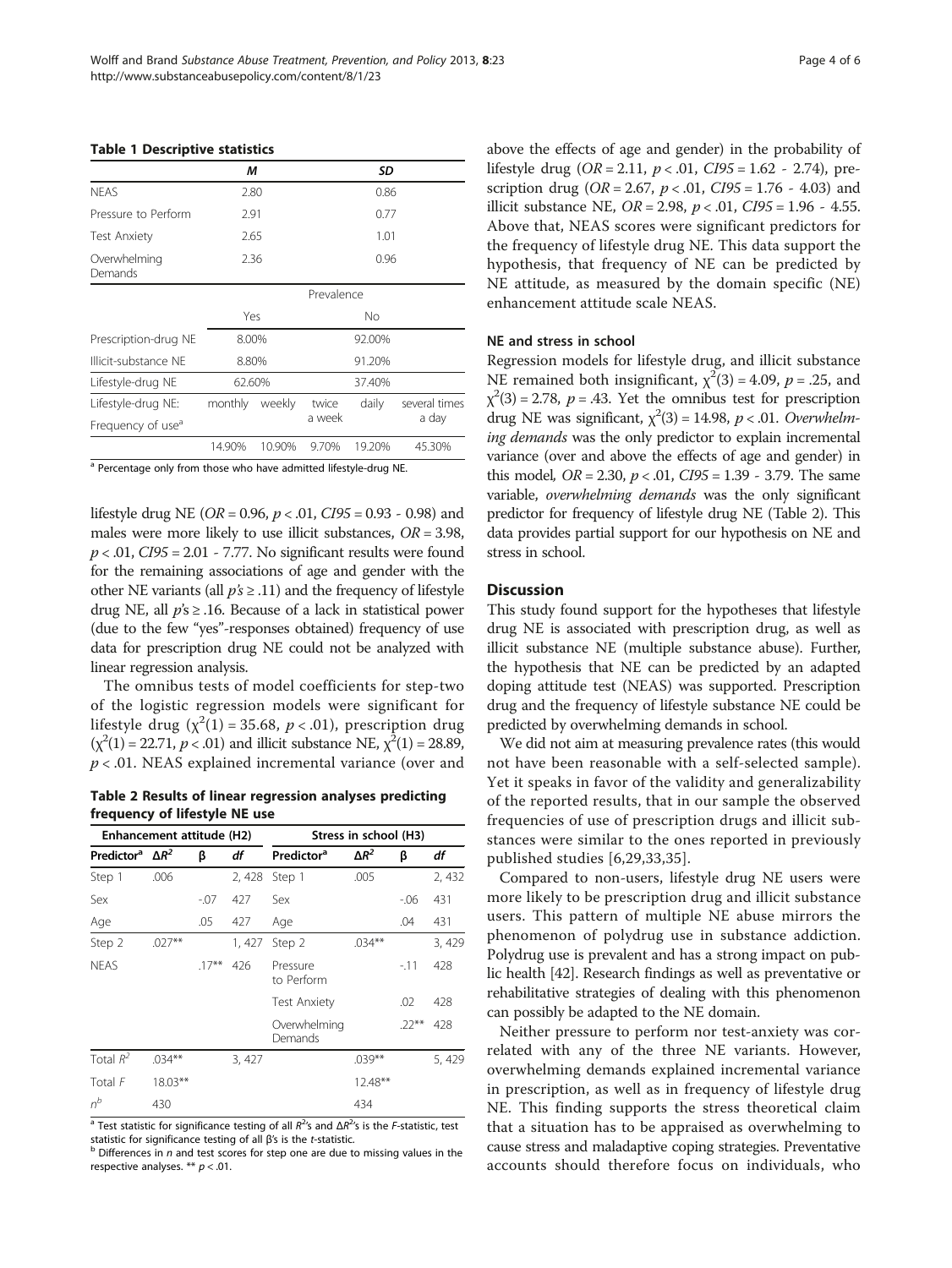<span id="page-4-0"></span>explicitly state to be in a situation that by far exceeds their coping resources.

Further, the other stressors' lack of incremental validity leads us to propose the hypothesis that NE might at least partly reflect some kind of a lifestyle aspect. This would call for an even broader construct of enhancement. It is impossible to rule out that further conceptual issues (e.g., specific drugs asked for; method artifacts) could have accounted for the absence of these results. We think that future studies should investigate also the possibility of stress-independent enhancement and psychological variables associated with it.

We have argued that NE and doping in sports draw back on similar psychological representations about enhancement behavior. As expected, the adapted (NE domain specific) doping attitude scale (NEAS) was able to predict NE. Exponential beta coefficients (odds ratios) of NEAS were lowest for lifestyle drug and highest for illicit substance NE. This ordinal rank is comparable to the legal supplement to illegal doping rank order in sport. Building on this interpretation we suggest that enhancement (everyday life as well as doping in sport) can be conceptualized along the two orthogonal dimensions health and sanctions. This conceptualization could predict closer proximity of illicit NE and doping (severe sanctions and severe health consequences) compared to prescription drug NE (sanctions and health consequences moderate to severe) and lifestyle drug NE (no sanctions and low to moderate health consequences), and thus explain higher incremental validity of NEAS scores in this domain. This orthogonal conceptualization has the advantage of taking the dimensions' relative independence into account (e.g., legality depends on jurisdiction, and health consequences depend on the individual's substance specific lay knowledge). Future studies should test this hypothesis, and maybe include additional dimensions such as lifestyle (see above) or functionality to draw an even closer description of the behavior.

#### Limitations

Although all students of the selected vocational school were asked to fill out the questionnaire, 32% did not participate. Not knowing who chose not to participate, selective attrition cannot be ruled out. Hence we again emphasize that our study does not represent an epidemiological account on NE prevalence. Still, given the above reported, comparable NE prevalence rates from other studies, we propose that our sample sufficed for investigating the proposed research question: The relationship of psychological constructs and NE behavior.

Unfortunately, we did not assess the use and patterns of one distinct and widely used drug, which is often consumed to better cope with psychological demands: Alcohol [[43](#page-5-0)]. It is possible that students, who use alcohol to cope with stress, might be less likely to utilize other substances, for example illicit drugs. We further did not assess addiction-like use patterns. Addiction-like use could deflate the predictor-NE associations we have found. This possible moderating and deflating effects should be addressed in future studies.

#### Implications

The present study advances the field of NE research by focusing on NE behavior. With regard to their psychological bases, neuroenhancement in everyday life and doping in sport may be comparable phenomena. Even after our study, in which we have drawn conceptual parallels, researchers should directly (empirically) investigate into these similarities. To arrive at causal explanations then, for example on possible gateways from NE in everyday life to doping in sport (or the other way round), prospective studies and experimental designs are urgently needed.

Policy makers might want to address school environment factors since overwhelming demands seem to be related to NE behavior. Even more, they should be aware that students might misperceive NE as an acceptable means of coping with stress in school, and help to form societal sensitivity for the topic of NE among our younger ones in general.

#### Additional file

[Additional file 1:](http://www.biomedcentral.com/content/supplementary/1747-597X-8-23-S1.docx) Factorial structure of the Neuroenhancement Attitude Scale (NEAS).

#### Competing interests

The authors declare that they have no competing interests.

#### Authors' contributions

WW and RB designed the study. WW conducted the statistical calculations and wrote the first draft of the manuscript. RB revised the first draft and conducted the statistical analyses for the supplemental material. Both authors then jointly worked on all subsequent versions of the manuscript. Both authors read and approved the final manuscript.

#### Acknowledgements

We would like to thank Mr. Benjamin Ebeling for his contribution to data collection and Ms Svenja Pallowski for her assistance in editing this manuscript.

Received: 20 February 2013 Accepted: 9 June 2013 Published: 18 June 2013

#### References

- 1. Franke AG, Hildt E, Lieb K: Patterns of misuse of stimulants for pharmacological neuroenhancement in students. Suchttherapie 2011, 12(4):167–172.
- 2. Mache S, Eickenhorst P, Vitzthum K, Klapp BF, Groneberg DA: Cognitive-enhancing substance use at German universities: frequency, reasons and gender differences. Wien Med Wochenschr 2012, 162:11–12.
- 3. Maher B: Poll results: look who's doping. Nature 2008, 452(7188):674–675.
- 4. Dietz P, Striegel H, Franke AG, Lieb K, Simon P, Ulrich R: Randomized response estimates for the 12-month prevalence of cognitive-enhancing drug use in university students. Pharmacotherapy 2013, 33(1):44–50.
- 5. Hall W: Feeling 'better than well' Can our experiences with psychoactive drugs help us to meet the challenges of novel neuroenhancement methods? EMBO Rep 2004, 5(12):1105–1109.